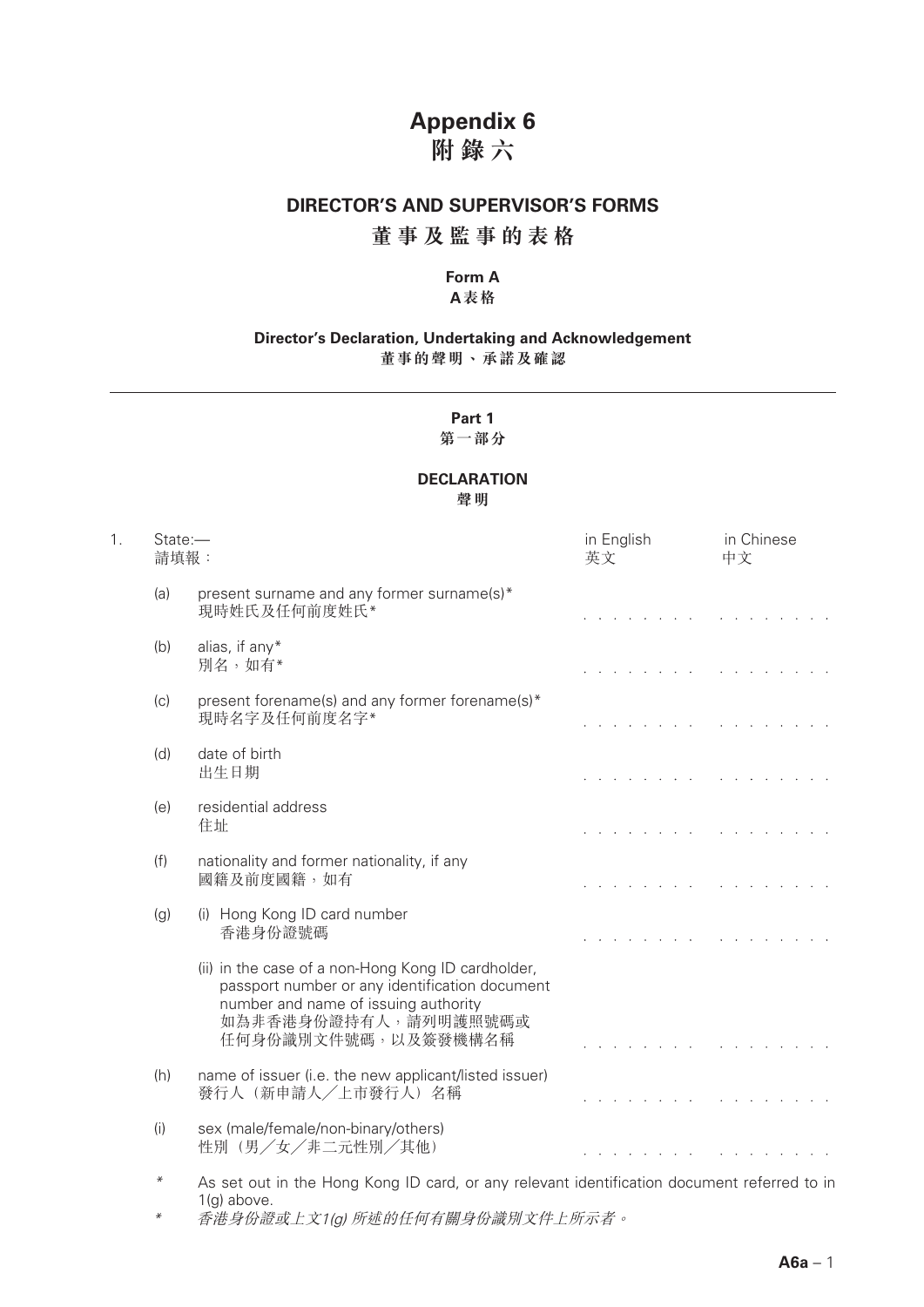2. The relevant document that sets out my personal details in the manner described in paragraph 41 of Appendix 1A or rule 17.50(2), as the case may be, of the Rules Governing the Listing of Securities on GEM of The Stock Exchange of Hong Kong Limited from time to time in force (the "GEM Listing Rules") is:

按不時生效的《香港聯合交易所有限公司GEM證券上市規則》(《GEM上市規則》)附錄一A第41段或 第17.50(2)條所述方式(視屬何情況而定)載有本人的個人資料的有關文件為:

(Tick as appropriate) (請在適當方格內加上√號)

In the case of new applicant: 如屬新申請人:

 $\Box$ the listing document dated entity and which has been duly registered with the Companies Registry. 日期為 年 月 日並已正式在公司註冊處登記

In the case of listed issuer:

的上市文件。

如屬上市發行人:

the announcement dated etheropy is a subset of the issuer as required under GEM  $\Box$ Listing Rule 17.50(2) with regard to my appointment as a director of the issuer. 發行人按《GEM上市規則》第17.50(2)條的規定,就委任本人為發行人董事的公告。 公告日期為<br>2010年 - 2020年 - 2021年 - 2021年 - 2021年 - 2021年 - 2021年 - 2021年 - 2021年 - 2021年 - 2021年 - 2022年 - 2022年 - 2022年 - 2022年 - 2022年 - 2022年 - 2022年 - 2022年 - 2022年 - 2022年 - 2022年 - 2022年 - 2022年 - 2022年 - 2022年 - 2022年 -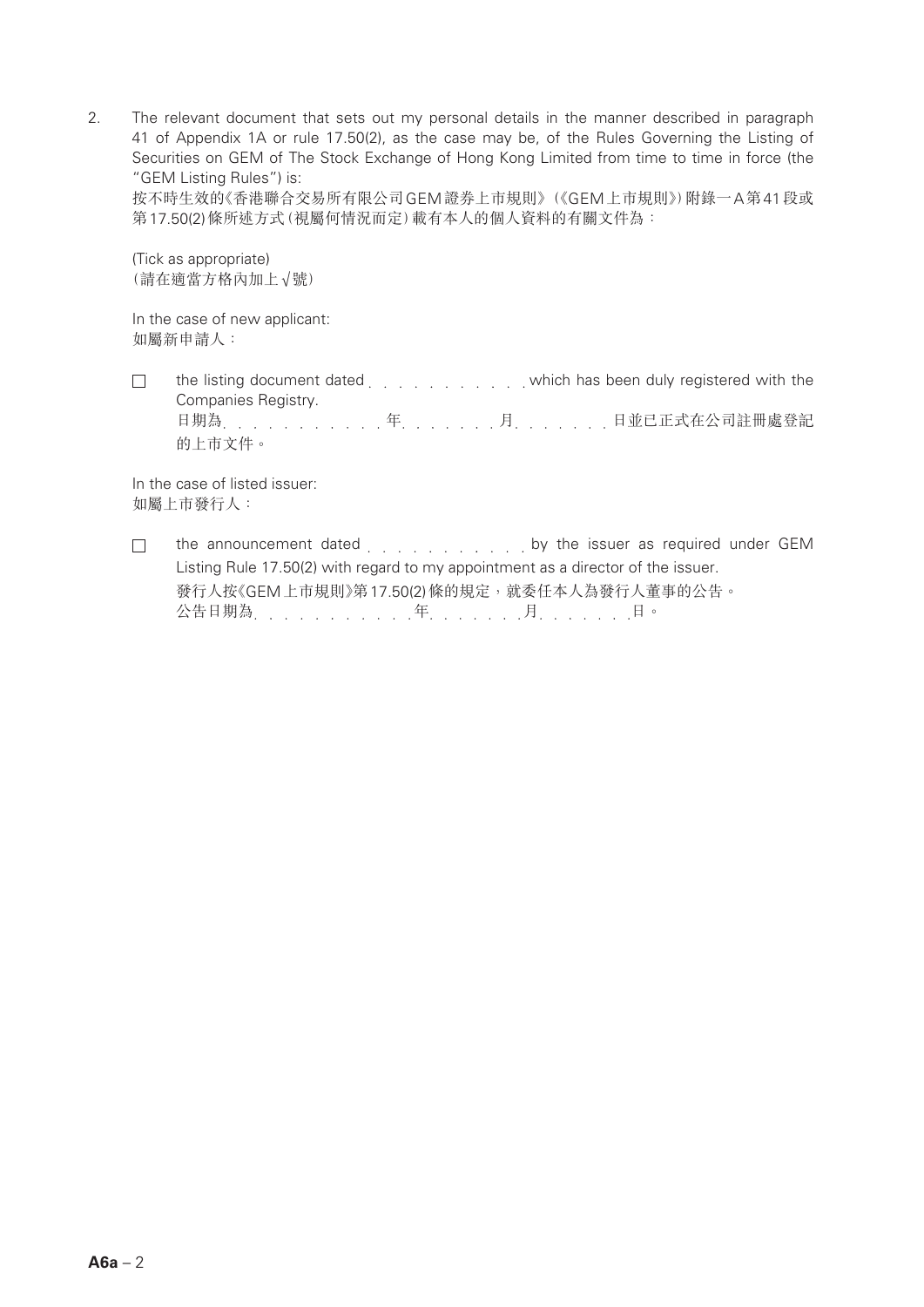# **Part 2**

#### **第二部分**

#### **UNDERTAKING AND ACKNOWLEDGEMENT 承諾及確認**

The particulars referred to in this Part 2 are:— 此第二部分所述的資料為:

- (a) in the exercise of my powers and duties as a director of entity and the exercise of my powers and duties as a director of entity and all contacts and the exercise of my powers and duties as a director of entity and all the name of the issuer) I, the undersigned, shall:-在行使 (填入發行人名字)董事的權力及職責時,本人(簽署人)須:
	- (i) comply to the best of my ability with the GEM Listing Rules; 盡力遵守《GEM上巿規則》;
	- (ii) use my best endeavours to procure the issuer to comply with the GEM Listing Rules; 盡力促使發行人遵守《GEM上巿規則》;
	- (iii) use my best endeavours to procure any alternate of mine to comply with the GEM Listing Rules; and 盡力促使本人的任何替任人遵守《GEM上巿規則》;及
	- (iv) comply to the best of my ability, and use my best endeavours to procure the issuer to comply, with the Companies Ordinance, the Companies (Winding Up and Miscellaneous Provisions) Ordinance, the Securities and Futures Ordinance, the Code on Takeovers and Mergers, the Code on Share Buy-backs and all other securities laws and regulations from time to time in force in Hong Kong; 盡力遵守並盡力促使發行人遵守《公司條例》、《公司(清盤及雜項條文)條例》、《證券及期貨條 例》、《公司收購及合併守則》、《公司股份回購守則》及香港所有其他不時生效的有關證券的法 例及規例;
- (b) I shall, when I am a director of the issuer and after I cease to be so: 本人出任發行人董事時以及停止擔任發行人董事後均須:
	- (i) provide to The Stock Exchange of Hong Kong Limited (the "Exchange") and the Securities and Futures Commission (the "Commission") as soon as possible, or otherwise in accordance with time limits imposed by the Exchange or the Commission: 盡快或根據香港聯合交易所有限公司(聯交所或本交易所)或證券及期貨事務監察委員會(證監 會)設定的時限向聯交所及證監會提供以下資料及文件:
		- (1) any information and documents that the Exchange or the Commission reasonably considers appropriate to protect investors or ensure the smooth operation of the market; and 聯交所或證監會合理地認為可保障投資者或確保市場運作暢順的任何資料及文件;及
		- (2) any other information and documents or explanation that the Exchange may reasonably require for the purpose of verifying compliance with the GEM Listing Rules or as requested by the Commission; and 聯交所可為核實是否有遵守《GEM上市規則》事宜而合理地要求或證監會要求的任何其 他資料及文件或解釋;及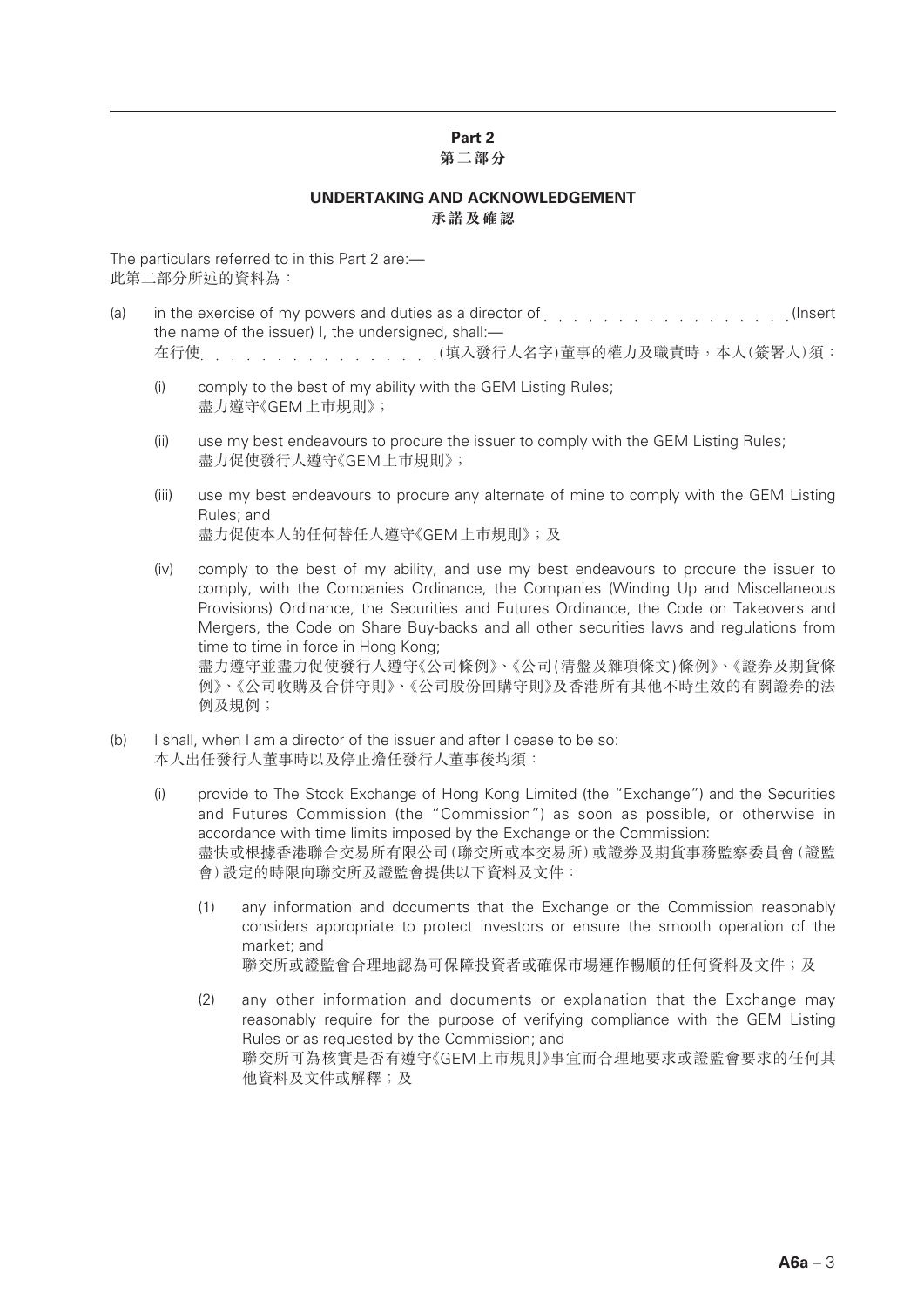- (ii) cooperate in any investigation conducted by the Listing Division (as such term is defined in rule 1.01 of the GEM Listing Rules) and/or the Listing Committee (as such term is defined in rule 1.01 of the GEM Listing Rules) or the Commission, including answering promptly and openly any questions addressed to me, promptly producing the originals or copies of any relevant documents and attending before any meeting or hearing at which I am requested to appear; 在聯交所上巿科(按《GEM上市規則》第1.01條界定)及╱或上巿委員會(按《GEM上市規則》第 1.01條界定)或證監會所進行的任何調查中給予合作,包括及時及坦白地答覆向本人提出的任 何問題,及時地提供任何有關文件的正本或副本,並出席本人被要求出席的任何會議或聽證
- (c) I shall inform the Exchange (in the manner prescribed by the Exchange from time to time): 本人須在下列情況下(以聯交所不時規定的方式)將下述資料通知聯交所:

會;

- (i) as soon as reasonably practicable after my appointment, my telephone number, mobile phone number, facsimile number (if available), email address (if available), residential address and contact address (if different from the residential address) for correspondence from and service of notices and other documents by the Exchange or the Commission; 於獲委任後在合理可行情況下盡快提供本人的電話號碼、手機號碼、傳真號碼(如有)、電郵地 址(如有)、住址及用以接收聯交所或證監會所發出的信函及送達的通知書和其他文件的聯絡地 址(如與住址不同);
- (ii) for so long as I remain as a director of the issuer, any change to the contact information as described in paragraph (i) as soon as reasonably practicable and in any event within 28 days of such change; and 在出任發行人董事期間,如第(i)段所述聯絡資料有變,須在合理可行的情況下盡快(無論如何 於有關變動出現後 28 日內)通知聯交所;及
- (iii) for a period of 3 years from the date on which I cease to be a director of the issuer, any change to the contact information as described in paragraph (i) as soon as reasonably practicable and in any event within 28 days of such change. 在本人不再出任發行人董事的日期起計三年內,如第(i)段所述聯絡資料有變,須在合理可行的 情況下盡快(無論如何須於有關變動出現後28日內)通知聯交所。

I acknowledge and agree that any correspondence from and/or service of notices and other documents by the Exchange or the Commission to me when I am a director of the issuer or after I cease to be so, for whatever purposes (including but not limited to the service of notice of disciplinary proceedings) shall be deemed to have been validly and adequately served on me when the document or notice is served personally or is sent by post, facsimile or email to the address or number I provide to the Exchange. I agree and acknowledge that I am responsible for keeping the Exchange informed of my up-to-date contact details. I acknowledge that, if I, as the director or former director of the issuer, fail to provide the Exchange with my up-to-date contact details or arrange for notices, documents or correspondence to be forwarded to me, I may not be alerted to any proceedings commenced against me by the Exchange or the Commission;

本人確認及同意,在本人出任發行人董事期間或不再出任發行人董事之後,但凡聯交所或證監會就 任何目的向本人發出的信函及╱或送達的通知書及其他文件(包括但不限於送達紀律程序的通知)若 以面交本人的方式,或以郵寄、傳真或電郵的方式送達本人向聯交所提供的地址或號碼,即被視為 已有效及充分地送達本人。本人同意及確認,本人有責任向聯交所提供本人最新的聯絡資料。本人 確認,若本人(作為發行人的董事或前董事)未能向聯交所提供本人最新的聯絡資料,或未有為送呈 本人的涌知、文件或書信提供轉送安排,本人可能會不知悉聯交所或證監會向本人展開的任何程序;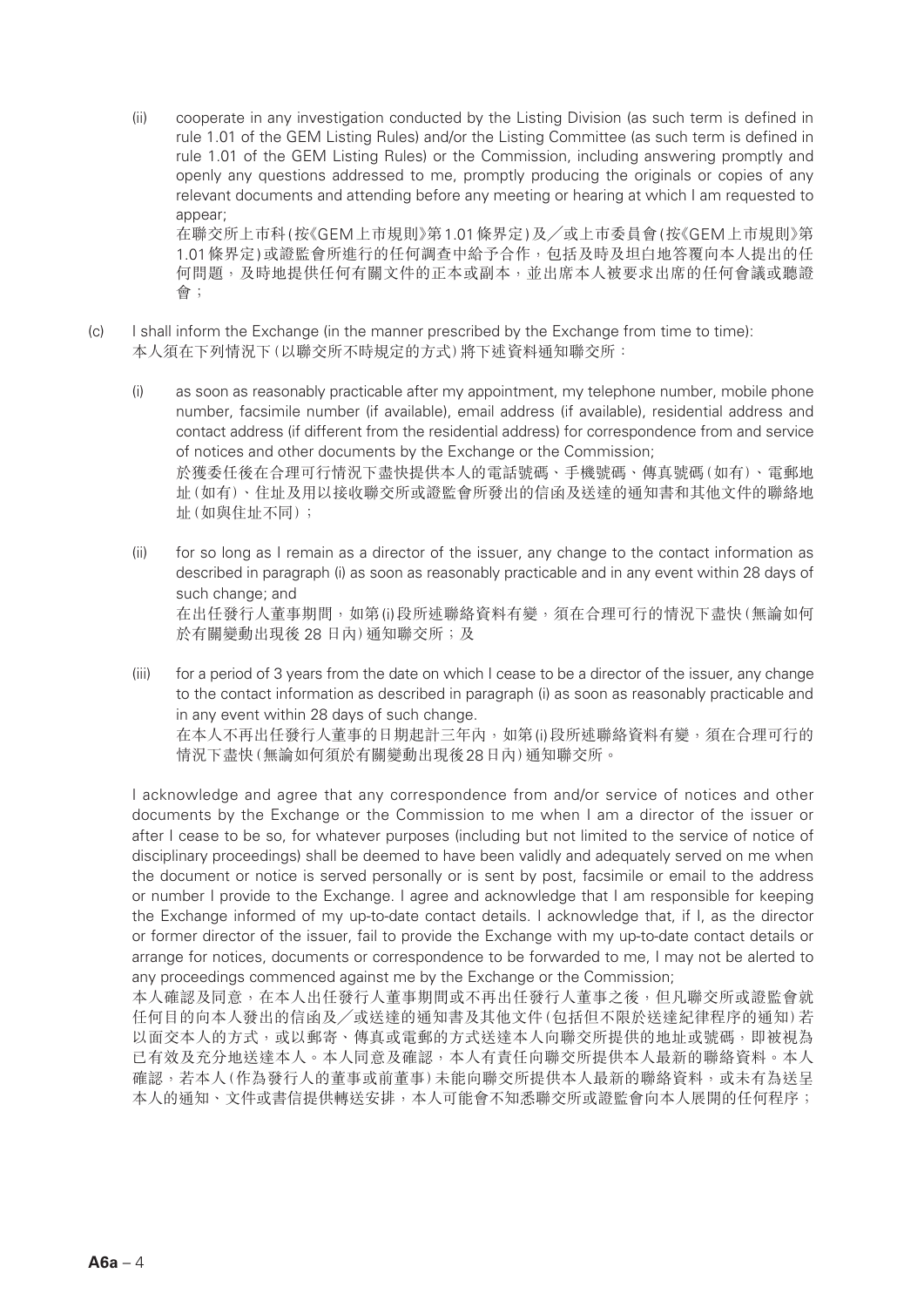(d) I, in accepting to be a director of the issuer, hereby (i) irrevocably appoint the issuer as my agent, for so long as I remain as a director of the issuer, for receiving on my behalf any correspondence from and/or service of notices and other documents by the Exchange or the Commission; and (ii) authorise the Executive Director – Listing Division, or any person authorised by the Executive Director – Listing Division, to disclose any of my personal particulars given by me to members of the Listing Committee or the Commission and, with the approval of the Chairman or a Deputy Chairman of the Exchange, to such other persons, as the Executive Director – Listing Division may from time to time think fit; and 本人接受出任發行人的董事,即(i)不可撤回地委任發行人為本人的代理人,在本人出任發行人董事

期間,代表本人接收任何聯交所或證監會發出的信函及/或送達的通知書及其他文件;及(ii)授權上 市科執行總監(或獲其授權的任何人士)將本人提供的個人資料向上市委員會委員或證監會披露;並 在聯交所主席或一位副主席批准的情況下,向上巿科執行總監不時認為適當的其他人士披露;及

(e) I hereby submit to the jurisdiction of the Exchange in respect of all matters relevant to the GEM Listing Rules. 本人在此接受聯交所就有關《GEM上市規則》各方面的管轄。

(i) solemnly and sincerely declare that all particulars about me that appear in Part 1(1) of this Form A and in the document referred to in Part 1(2) of this Form A are true, complete and accurate, that I accept responsibility for the truthfulness, accuracy and completeness of the foregoing particulars, that I have not made any statements or omissions which would render such particulars untrue or misleading, that I understand the possible consequences of giving information which is false or misleading in a material particular including those as set forth in Note (1) hereto, and that I understand that the Exchange may rely upon the foregoing particulars in assessing my suitability to act as a director of the issuer; and 謹以至誠鄭重聲明,在本A表格第一部分(1)及本A表格第一部分(2)所述文件所示有關本人的 所有詳細資料均為真實、完整及準確,且本人對上述資料的真實性、準確性及完整性承擔責 任,而本人亦無作出任何聲明或遺漏,致使有關資料不真實或具誤導性,本人亦明白在要項上 提供虛假或具誤導性的資料可能引致的後果(包括本表格附註1所載內容);本人並明白,聯交 所或會倚賴上述資料來評估本人是否適合出任發行人董事;及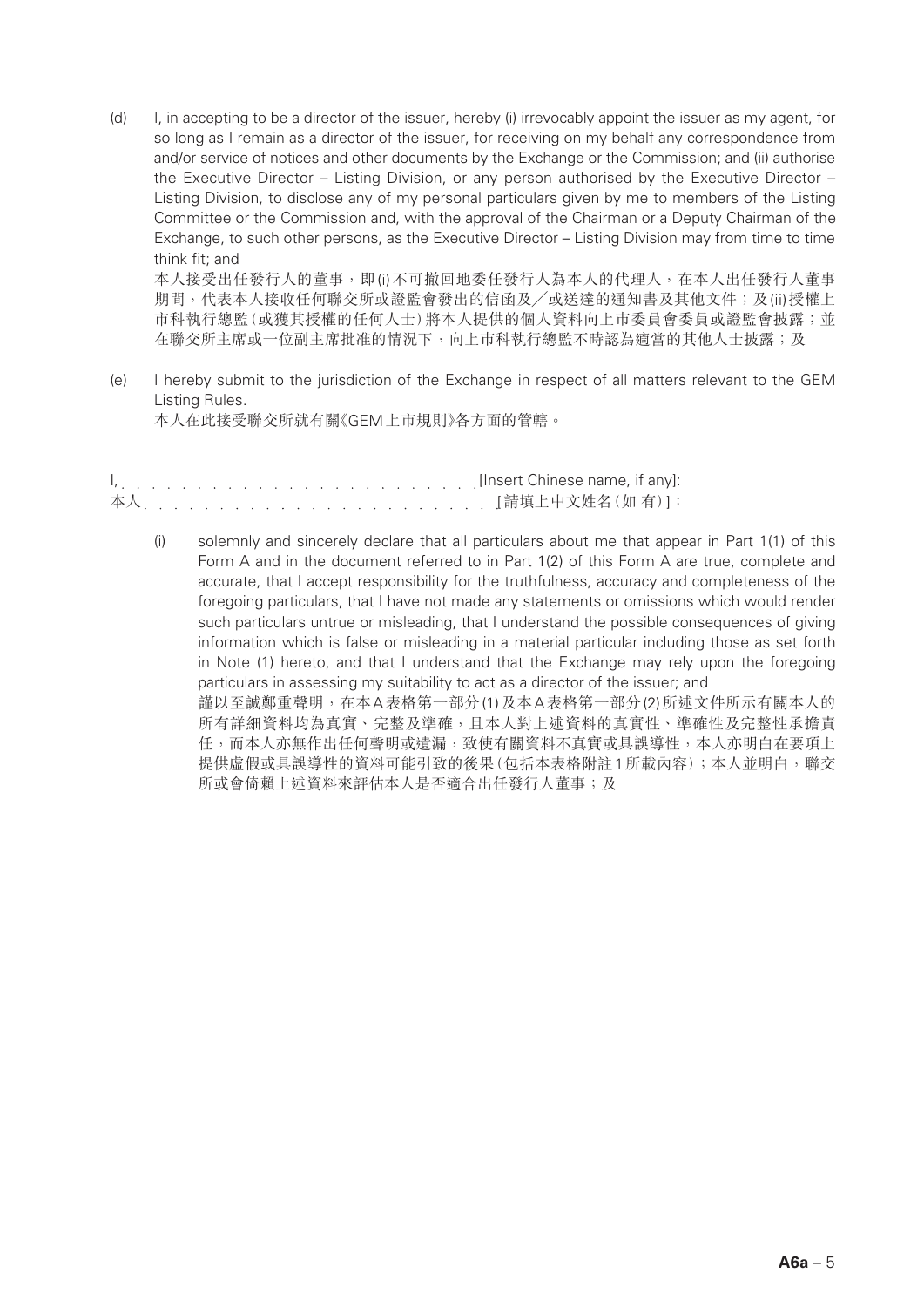(ii) undertake and acknowledge with the Exchange in the terms set out in Part 2 of this Form A. 按本A表格第二部分所載的條款向聯交所作出承諾及確認。

| Signature 簽署 :                                                                                          |
|---------------------------------------------------------------------------------------------------------|
| Name of director董事姓名:                                                                                   |
| Hong Kong ID Card Number*<br>香港身份證號碼*:                                                                  |
| Dated日期:                                                                                                |
| Certified as the true signature of enterpretent contact to the contact the contact of the Certification |
| By:<br>Signature (Secretary/Director)<br>簽署(秘書/董事):                                                     |
| Name (Secretary/Director)<br>姓名(秘書/董事):                                                                 |

*\* In the case of a non-Hong Kong ID cardholder, state the passport number or any identification document number and name of issuing authority.* 如為非香港身份證持有人,請列明護照號碼或任何身份識別文件號碼,以及簽發機構名稱。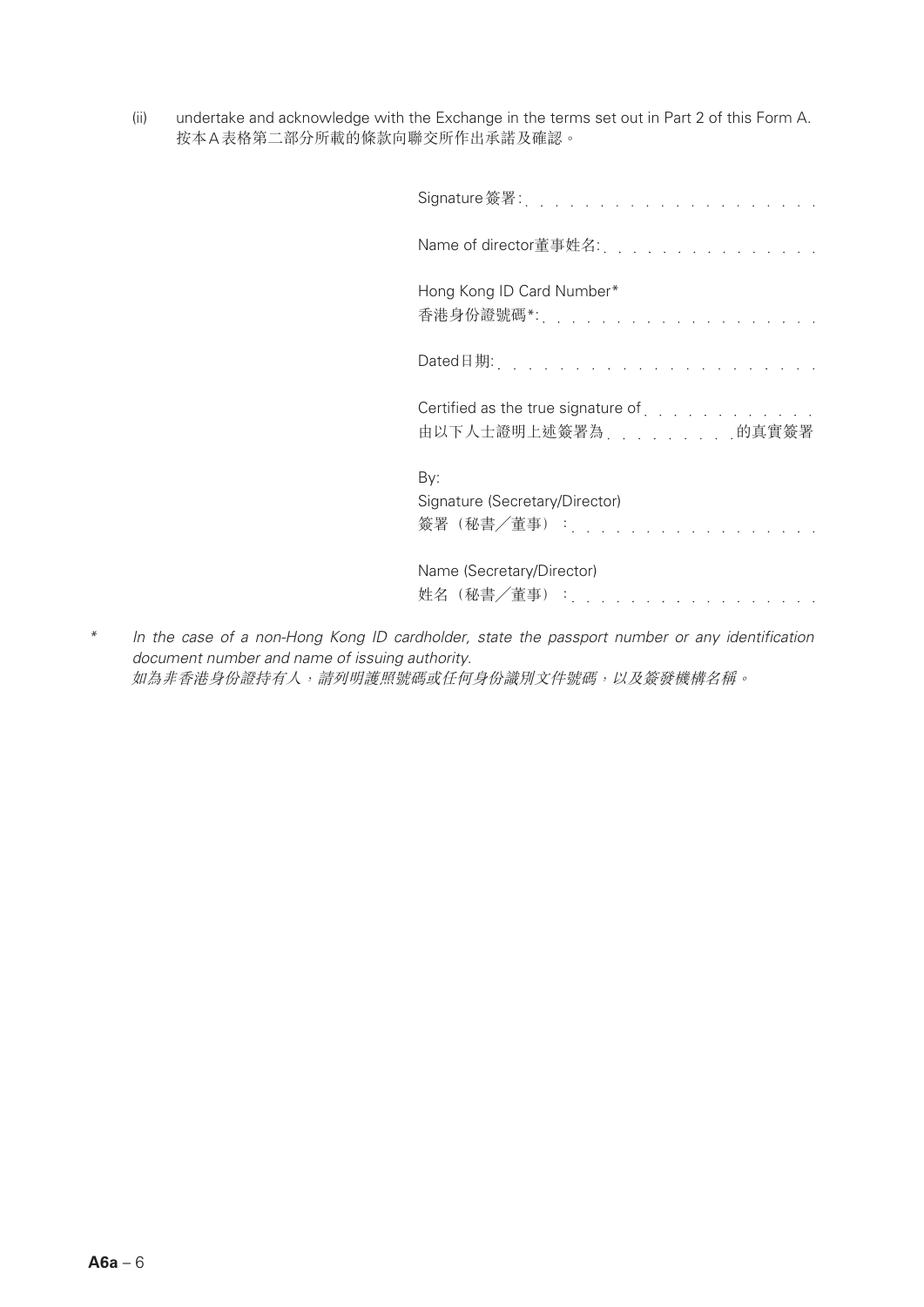#### **Part 3 第三部分**

*(A) If the issuer is a new applicant, the following sponsor's certification must be completed:—* 如發行人為新申請人,下列的保薦人證明亦須填報:

## **SPONSOR'S CERTIFICATION 保薦人證明**

We, . . . . . . . . . . . . . . . are the sponsor for the issuer appointed on [Date] for the purpose referred to in GEM Listing Rule 6A.02 and have offices located at enterpresent and contact the set of the set o We hereby certify that we have read the particulars provided by  $\ldots$ ,  $\ldots$ ,  $\ldots$ name of director] in and any document referred to in Part 1 (1) and (2) of this Form A and we are not aware of any information that would lead a reasonable person to inquire further concerning the truthfulness, completeness or accuracy of any of the particulars so provided. 我們 , , , , , , , , , , , , 乃在〔日期〕為《GEM上市規則》第6A.02條所提及的目的而委任的發行 人的保薦人,辦事處設於 。 。 。 。 。我們茲證明,我們已閱讀 。 。 。 。 。 。 。 。 〔填入董事的姓名〕在A表格第一部份(1)及(2)所作及所述任何文件內作出的回答,我們並不知悉任何 資料,足以使一名合理的人士,就如此填報的資料的真實性、完整性及準確性作進一步的查詢。

|  |                        | Executed this enterprise on the day of the series of the series of the series of the series of the series of the series of the series of the series of the series of the series of the series of the series of the series of t |
|--|------------------------|--------------------------------------------------------------------------------------------------------------------------------------------------------------------------------------------------------------------------------|
|  | 本證明於 20. 年. 月. 日在. 簽立。 |                                                                                                                                                                                                                                |

(Signed簽署)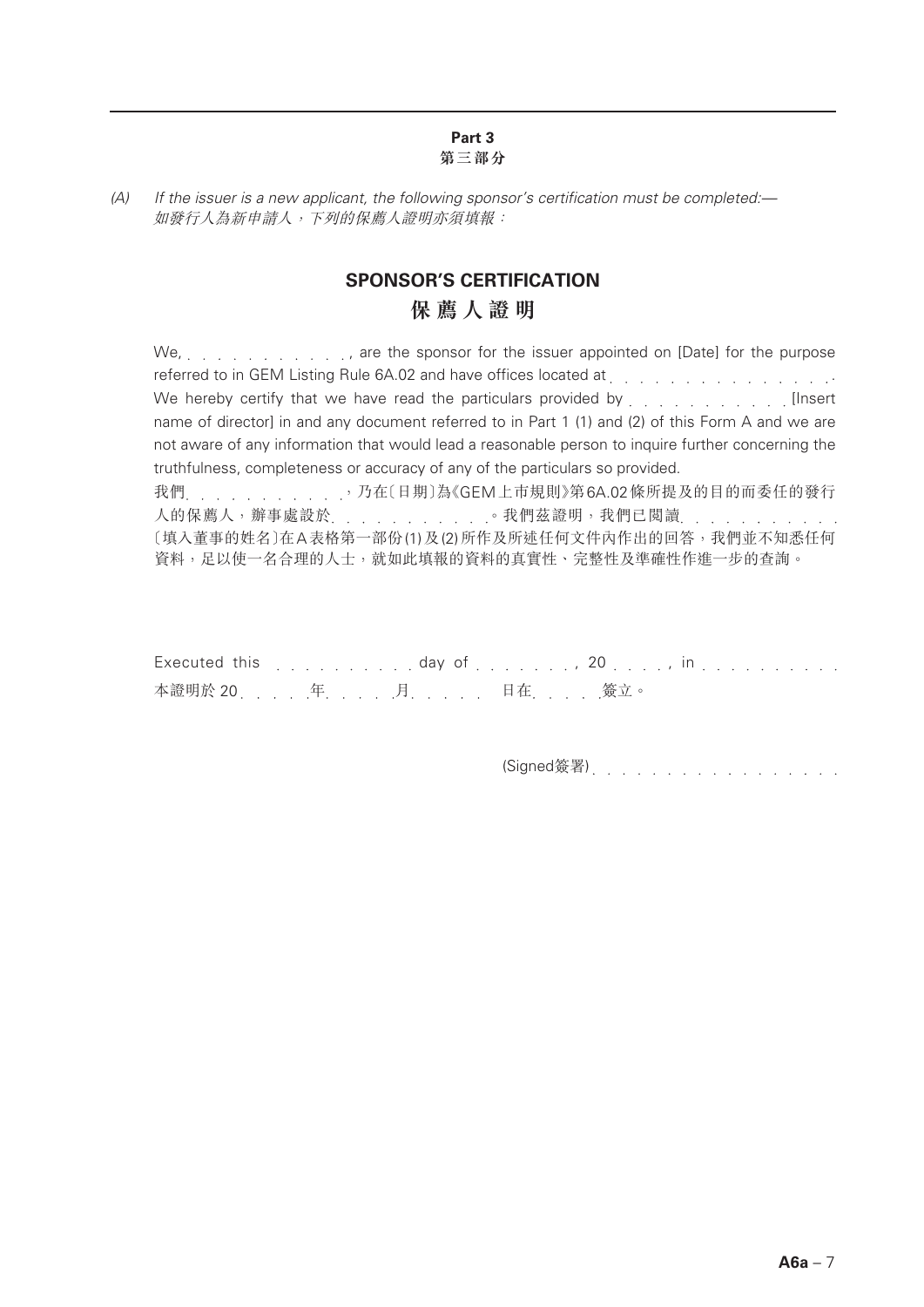*(B) The following solicitor's certification must be completed whenever this Form A is required to be lodged with The Stock Exchange of Hong Kong Limited:—* 按規定須向香港聯合交易所有限公司呈報本A表格的,均須填報下列律師證明:

### **SOLICITOR'S CERTIFICATION 律師證明**

We, wild carry with the are a firm of solicitors qualified to advise on Hong Kong law with offices located at . We hereby certify that we have explained all applicable requirements and procedures for completing and executing this Form A and the documents referred to in this Form A, and the possible consequences of making any false declaration or giving false information, to entity and such all insert name of director]. Further, we hereby certify that  $\ldots$ ,  $\ldots$ ,  $\ldots$  [Insert name of director] has acknowledged to us that he / she understands the foregoing. 我們, , , , , , , , 為一家有資格就香港法律提供意見的律師行,辦事處設於, , , , , , , 我們茲證明,我們已向 〔填入董事的姓名〕解釋填報及簽立本A表格及本A表 格所指的文件的所有適用規定和程序,以及作出任何虛假聲明或提供虛假信息所可能引致的後果。 此外,我們茲證明 〔填入董事的姓名〕已向我們承認其了解上述各項。

|                        |  |  | Executed this $\ldots \ldots \ldots$ day of $\ldots \ldots$ , 20 $\ldots \ldots$ in $\ldots \ldots \ldots$ |  |
|------------------------|--|--|------------------------------------------------------------------------------------------------------------|--|
| 本證明於 20. 年. 月. 日在. 簽立。 |  |  |                                                                                                            |  |

(Signed簽署)

*Notes: (1) The failure of any person required to lodge this Form A to complete Part 1 of this Form A* 附註: *truthfully, completely and accurately, or the failure to execute Part 2 of this Form A or to observe any of the undertakings made under that Part, constitutes a breach of the GEM Listing Rules. In addition, every director of the issuer supplying information sought or referred to in this Form A, should note that such information constitutes information which is provided to the Exchange in purported compliance with a requirement to provide information under the "relevant provisions" (as defined in Part 1 of Schedule 1 to the Securities and Futures Ordinance, Cap. 571) and is likely to be relied upon by the Exchange. In relation to this, you should be aware that giving to the Exchange any information which is false or misleading in a material particular will render the relevant person liable for prosecution for an offence under section 384 of the Securities and Futures Ordinance. If you have any queries you should consult the Exchange or your professional adviser immediately.* 按規定須呈交本A表格的任何人士,若未能真實、完整及準確地填妥本A表格第一部分,或未 能簽立本表格第二部分又或未能遵守該部分所作的任何承諾,均構成違反《GEM上市規則》。 此外,凡提供本A表格所要求或所述資料的發行人董事均應注意,該等資料構成本意是為遵 守「有關條文」(定義見香港法例第 571章《證券及期貨條例》附表1第1部)項下關於提供資料的 規定而向本交易所提供的資料,本交易所或會依賴該等資料。就此, 閣下應注意,根據《證 券及期貨條例》第384條,在要項上向本交易所提供虛假或具誤導性的資料,有關人士即屬犯 法,會遭檢控。若 閣下有任何疑問,應立即諮詢本交易所或 閣下的專業顧問。